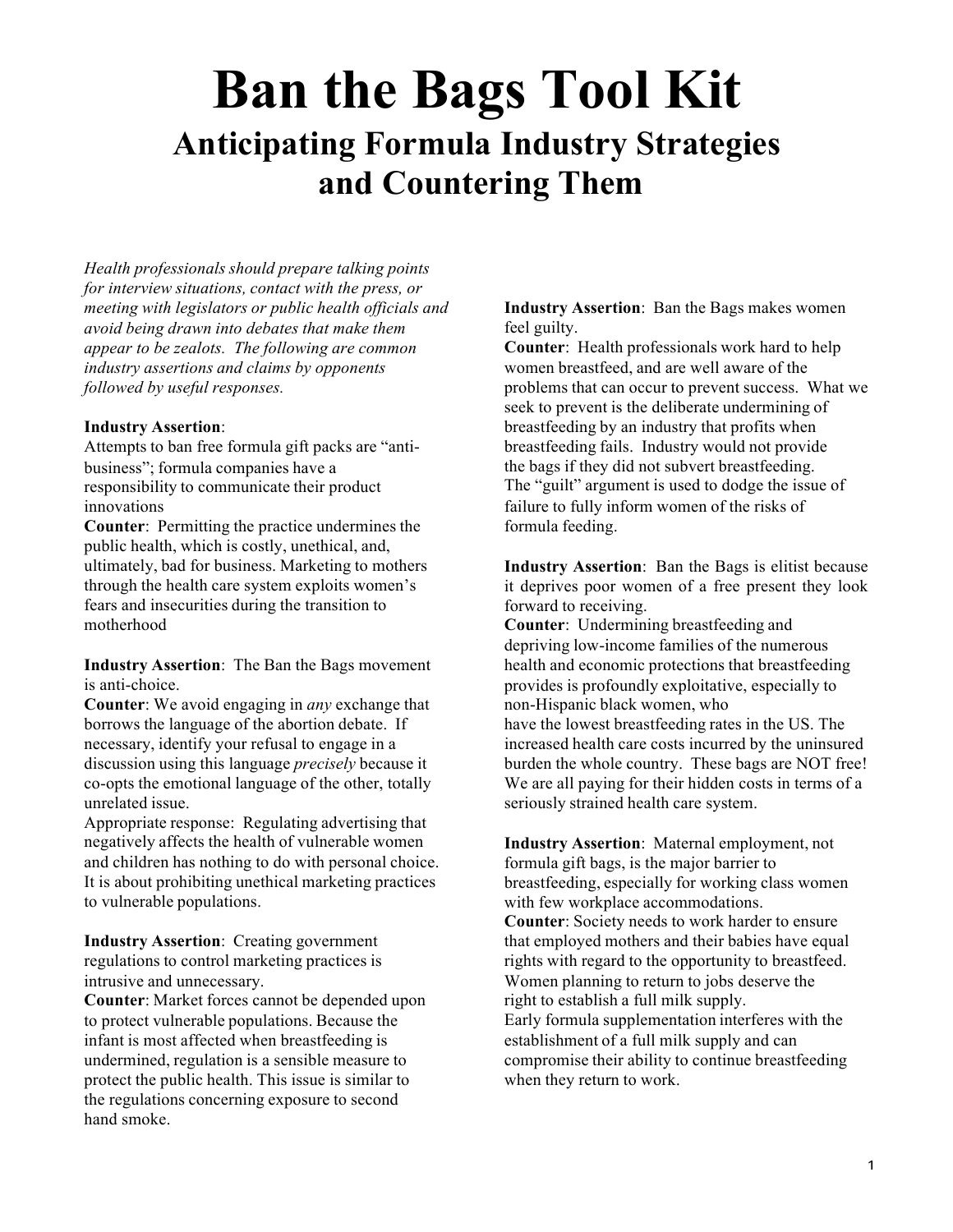**Industry Assertion**: Formula is safe and healthy, and many US citizens were raised on it.

**Counter:** An epidemic of childhood obesity demands that we re-examine the foods and feeding methods that currently predominate.

Breastfeeding is one of the stated "pillars" of the US Public Health system's childhood anti-obesity campaign. The US's suboptimal breastfeeding rates cost our economy \$13 billion a year in excess costs, and 911 excess preventable deaths, nearly all of which are in infants and children.

**Hospital Assertion:** We need to give out these bags to obtain discounted materials and supplies when purchasing items from pharmaceutical companies. **Counter:** This practice may violate hospital Corporate Compliance policy, as well as Office of Inspector General, Anti- Kickback and FTC gifts and advertising prohibitions.

**Hospital Assertion:** We have a contract with formula companies. Under the contracts clause of the US Constitution, a government agency is barred from impeding that contract.

**Counter:** Allow the contract to run out and do not renew it. It is unethical to place commercial interests above patient interest.

**Hospital Assertion:** The Department of Public Health should not be regulating commercial endeavors as long as they are consistent with hospital operations and not related to harming the health or safety of a patient

**Counter:** Patient health and safety can be compromised by failure to exclusively breastfeed or from contaminated powdered infant formula that is not sterile

**Hospital Assertion:** Removal of the bags interferes with the doctor patient relationship and restricts physicians from counseling patients with whatever type of information on infant feeding options that they believe is necessary

**Counter:** The bags in no way interfere with the communication between health care providers and patients. Discharge bags are a marketing tool to cause mothers to purchase expensive brands of infant formula under the guise of a medically sanctioned and recommended action.

**Hospital Assertion:** Our mothers want these bags, and they should be allowed to have them if they want.

**Counter:** Research from the CDC shows that 60% of women do not meet their own breastfeeding goals. The bags undermine women's ability to meet their breastfeeding goals because they negatively impact breastfeeding. For mothers who choose to formula feed, the bags encourage brand loyalty to the pricey name-brand that is advertised, costing families over \$700 more a year than store brand formula. Mothers can easily get the samples directly by contacting the formula companies, with contact information on the can. The hospital should not be distributing marketing materials.

**Hospital Assertion:** Our nurses feel good about giving free gifts to our patients.

**Counter:** Formula companies take advantage of the good will of health professionals. In fact, health care professionals are being consciously co-opted by formula companies. The text of an old employee manual for Ross' Similac (Abbott) was revealed in a Texas lawsuit:

"Never underestimate the importance of nurses. If they are sold and serviced properly, they can be strong allies. A nurse who supports Ross is like an extra salesperson." (Abbott v. Segura, 1995) *Health care professionals do not want be manipulated.*

**Hospital Assertion**: Discharge bags are given when women leave the hospital, therefore they cannot negatively influence breastfeeding behavior while in the hospital.

**Counter**: While some progress has been made increasing breastfeeding initiation rates, few women are exclusively breastfeeding by the end of the second week postpartum. Formula samples in the discharge bags may undermine mothers decision to exclusively breastfeed during the vulnerable time when they are transitioning home. Exclusive breastfeeding confers the greatest benefits to mothers and babies.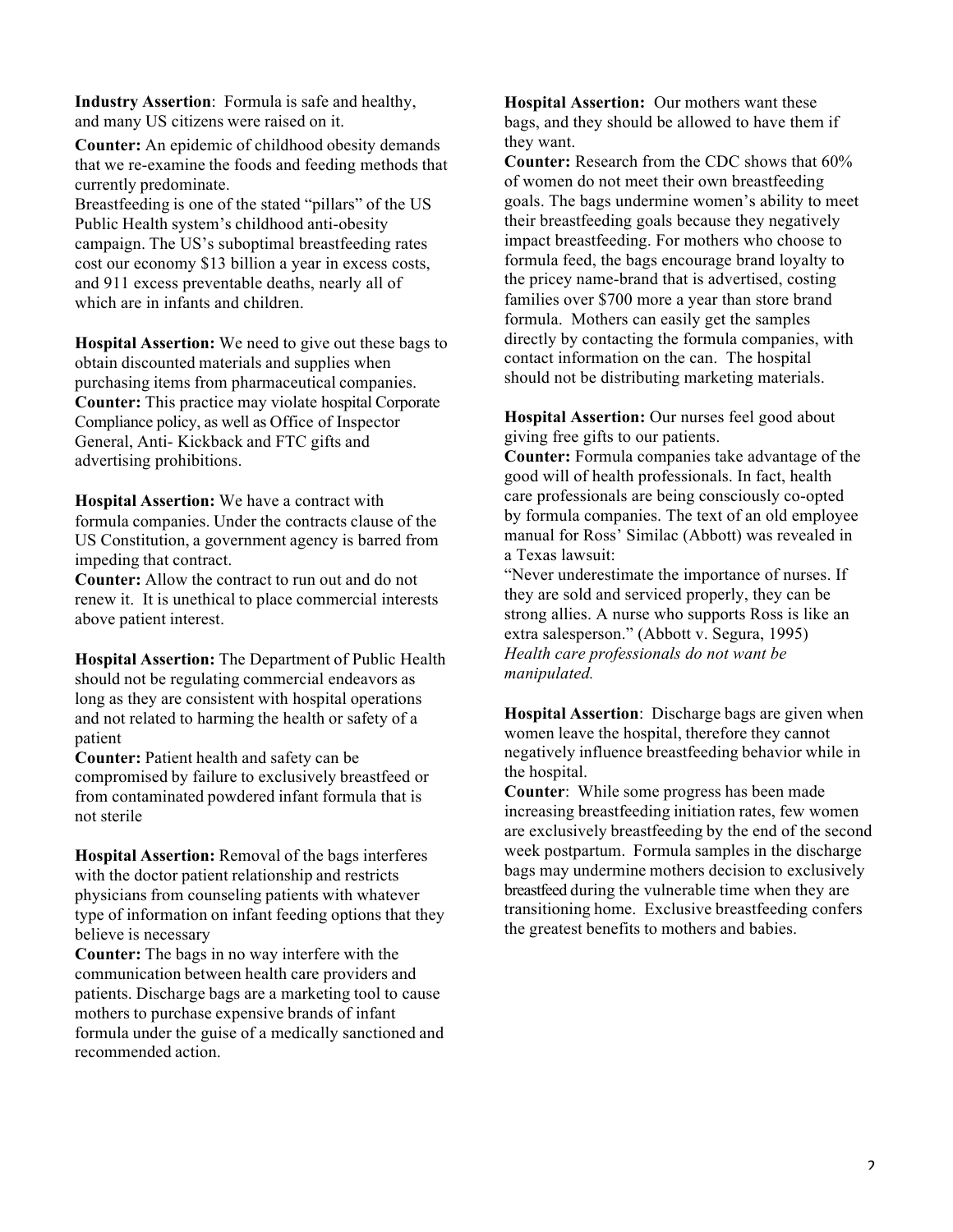**Counter:** An epidemic of childhood obesity demands that we re-examine the foods and feeding methods that currently predominate. Breastfeeding is one of the stated "pillars" of the US Public Health system's childhood anti-obesity campaign. The US's suboptimal breastfeeding rates cost our economy \$13 billion a year in excess costs, and 911 excess preventable deaths, nearly all of which are in infants and children.

**Hospital Assertion:** We need to give out these bags to obtain discounted materials and supplies when purchasing items from pharmaceutical companies. **Counter:** This practice may violate hospital Corporate Compliance policy, as well as Office of Inspector General, Anti- Kickback and FTC gifts and advertising prohibitions.

**Hospital Assertion:** We have a contract with formula companies. Under the contracts clause of the US Constitution, a government agency is barred from impeding that contract. **Counter:** Allow the contract to run out and do not renew it. It is unethical to place commercial interests above patient interest.

**Hospital Assertion:** The Department of Public Health should not be regulating commercial endeavors as long as they are consistent with hospital operations and not related to harming the health or safety of a patient **Counter:** Patient health and safety can be compromised by failure to exclusively breastfeed or from contaminated powdered infant formula that is not sterile

**Hospital Assertion:** Removal of the bags interferes with the doctor patient relationship and restricts physicians from counseling patients with whatever type of information on infant feeding options that they believe is necessary **Counter:** The bags in no way interfere with the communication between health care providers and patients. Discharge bags are a marketing tool to cause mothers to purchase expensive brands of infant formula under the guise of a medically sanctioned and recommended action.

**Hospital Assertion:** Our mothers want these bags, and they should be allowed to have them if they want.

**Counter:** Research from the CDC shows that 60% of women do not meet their own breastfeeding goals. The bags undermine women's ability to meet their breastfeeding goals because they negatively impact breastfeeding. For mothers who choose to formula feed, the bags encourage brand loyalty to the pricey name-brand that is advertised, costing families over \$700 more a year than store brand formula. Mothers can easily get the samples directly by contacting the formula companies, with contact information on the can. The hospital should not be distributing marketing materials.

**Hospital Assertion:** Our nurses feel good about giving free gifts to our patients. **Counter:** Formula companies take advantage of the good will of health professionals. In fact, health care professionals are being consciously co-opted by formula companies. The text of an old employee manual for Ross' Similac (Abbott) was revealed in a Texas lawsuit: "Never underestimate the importance of nurses. If they are sold and serviced properly, they can be strong allies. A nurse who supports Ross is like an extra salesperson." (Abbott v. Segura, 1995)

*Health care professionals do not want be manipulated.*

**Hospital Assertion**: Discharge bags are given when women leave the hospital, therefore they cannot negatively influence breastfeeding behavior while in the hospital.

**Counter**: While some progress has been made increasing breastfeeding initiation rates, few women are exclusively breastfeeding by the end of the second week postpartum. Formula samples in the discharge bags may undermine mothers decision to exclusively breastfeed during the vulnerable time when they are transitioning home. Exclusive breastfeeding confers the greatest benefits to mothers and babies.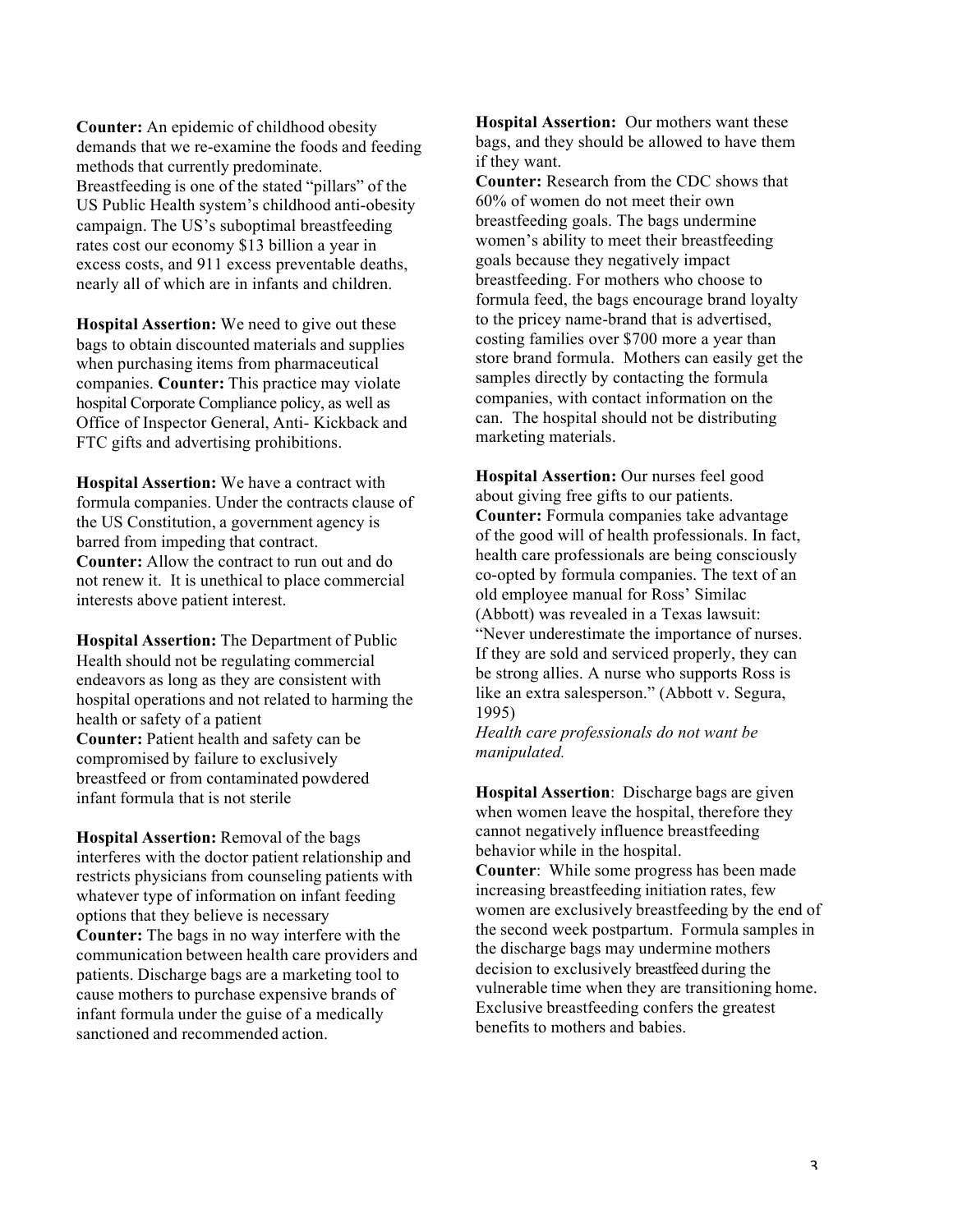#### **Conclusion**:

Promotional items are inappropriate in a medical environment and should not be used as patient education materials. Formula representatives are vendors. They should not be treated as part of the healthcare team. They have succeeded in getting hospital staff to market for them. Hospital staff and health care providers should not be acting as formula marketers, nor should they lend their prestige to a product that undermines the health of our nation's infants and mothers.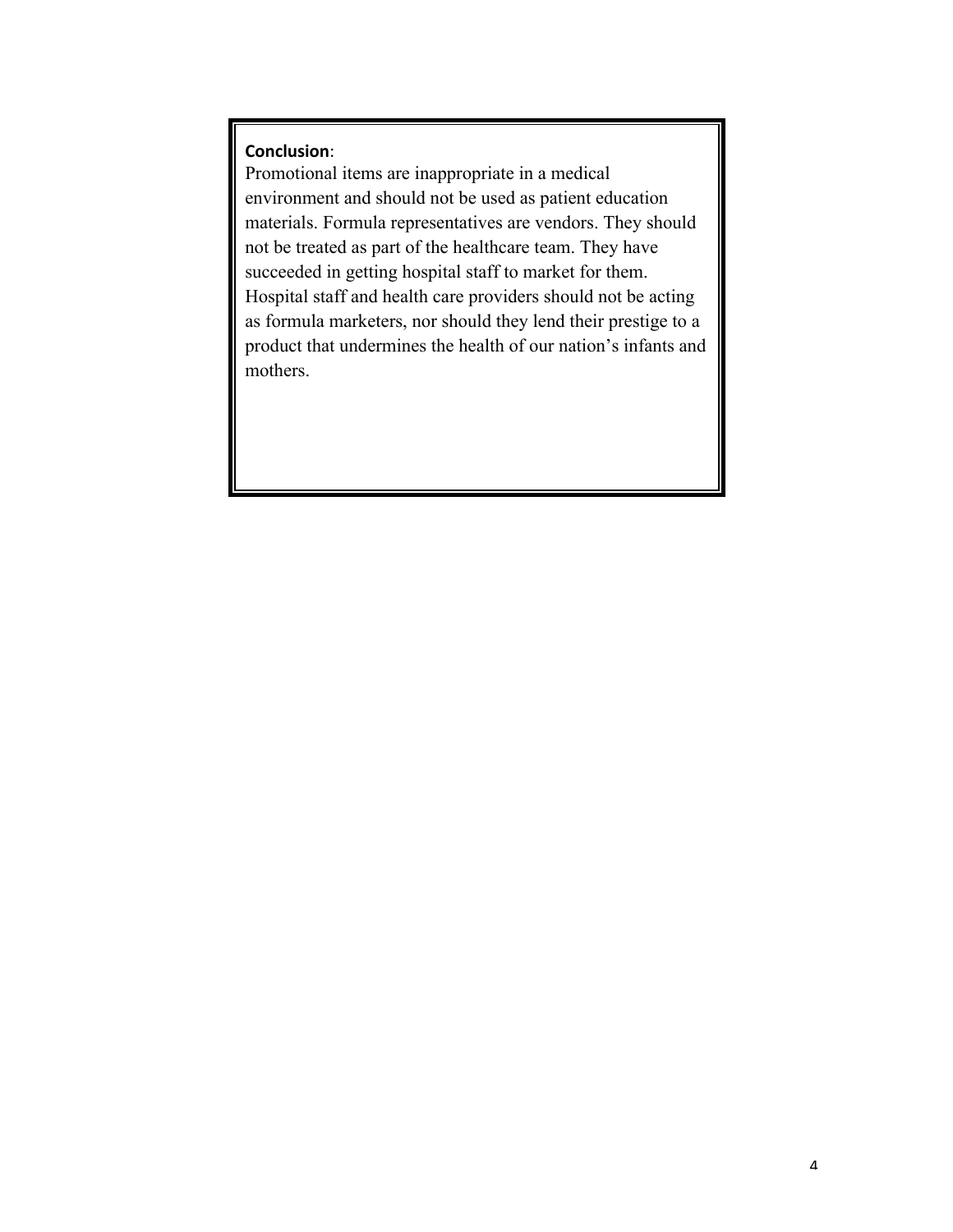#### **Supportive References:**

The Centers for Disease Control and Prevention and the American Academy of Pediatrics both note that distribution of commercial discharge packs negatively impacts breastfeeding. The AAP acknowledges the health effects of breastfeeding on prevention of multiple diseases and conditions, including type 1 diabetes, obesity, infections, and necrotiziting enterocolitis.

American Academy of Pediatrics, Section on Breastfeeding. Breastfeeding and Use of Human Milk, Pediatrics; originally published online February 27, 2012.

Centers for Disease Control and Prevention. Breastfeeding-related maternity practices at hospitals and birth centers— United States, 2007. MMWR Morb Mortal Wkly Rep. 2008;57(23):621–625

According to the Infant Feeding Practices Survey II from the Centers for Disease Control and Prevention, 60% of women do not meet their own breastfeeding goals. http://www.cdc.gov/breastfeeding/data/infant\_feeding.htm

The US's suboptimal breastfeeding rates costs the US economy \$13 billion per year (2007 dollars), \$2.2 billion of which are direct health costs. Bartick M, Reinhold A. The Burden of Suboptimal Breastfeeding in the United States: A Pediatric Cost Analysis. Pediatrics 2010; 125:5 e1048-e1056; published ahead of print April 5, 2010, doi:10.1542/peds.2009-1616

It is a stated goal of US Public Health Policy to achieve breastfeeding initiation rates of 81.9%, with 46.2%% exclusively breastfeeding at 3 months. U.S. Dept. of Health and Human Services, Healthy People 2020 Breastfeeding Objectives.

The CDC now monitors the percentage of breastfed infants receiving formula before 2 days of age. CDC Breastfeeding Report Card 2012.

"The new multimedia public advertising campaigns may increase the cost of infant formula to the general public…" Greer F, Apple R: Physicians, Formula Companies, and Advertising, AJDC 1991; 145:282-286.

"Gifts cost patients money, and they may change society's perception of the [medical] profession as serving the best interest of patients." Chren M, Landefeld S, Murray T: JAMA 1989; 262(24):3448-3451.

"Pharmaceutical companies are not charitable foundations. They do what they do to make money for their stockholders. As a result, they can act in ways that are not in the best interest of patients as a whole." Kramer, T: Practitioners and the Pharmaceutical Industry, *Medscape* Psychiatry & Mental Health eJournal 2002; 7(3). http://www.medscape.com/viewarticle/433017

Brand name formula costs a family an average of \$700 more a year compared to store brand. Oliveira V.et al, WIC and the retail price of infant formula. U.S. Dept. of Agriculture. Food Assistance and Nutrition Research Report Number 39, 2004.

Discharge bags undermine breastfeeding. Donnelly et al. Commercial hospital discharge packs for breastfeeding women, 2000. Cochrane Database Systematic Review.

The U.S. Surgeon General states that "marketing of infant formula should be conducted in a way that minimizes its impact on exclusive breastfeeding." As part of this, an action items states, "Ensure that health care clinicians do not serve as advertisers for infant formula." U.S. Dept of Health and Human Services. The Surgeon General's Call to Action to Support Breastfeeding, 2011.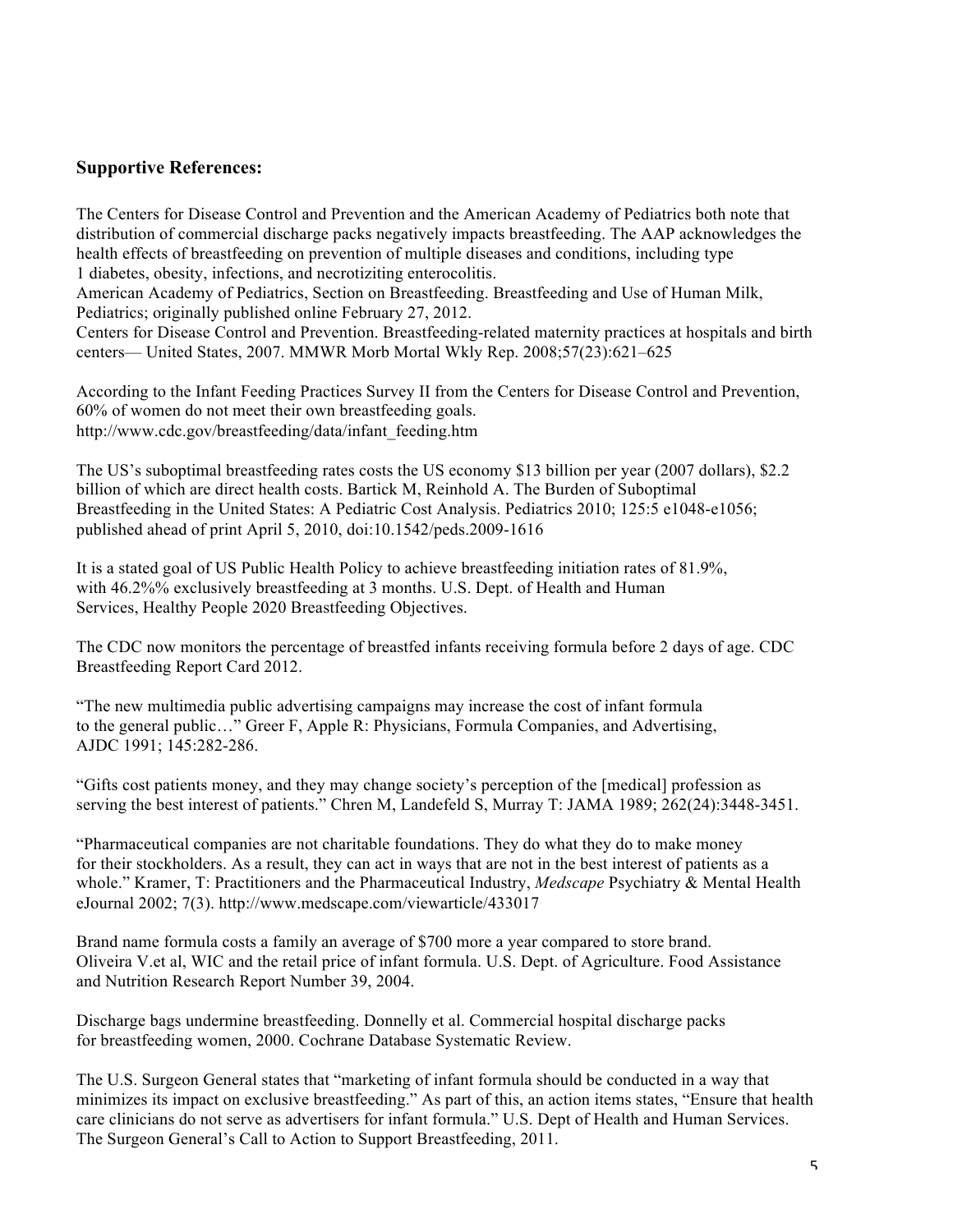# Ban the Bags Action Ideas

## **Legislation**

State legislation is one route to use for mandating the elimination of commercial discharge bags from the hospital. Write to your state legislators asking that such a bill be introduced California's Senate Bill 1275 (Ortiz) in 2004 contains model language below for state legislation: http://www.leginfo.ca.gov/cgi-bin/postquery?bill\_number=sb\_1275&sess= PREV&house=B&author=ortiz

The Right to Informed Infant Feeding Choices

- 1. Inclusion of Disclaimer Notice.
	- Requires infant formula companies that market and distribute infant formula in a hospital to include a single, prominent notice on their marketing discharge bags that will state that "the distribution of formula or the marketing materials in a hospital setting does not necessarily mean that the hospital or health care providers endorse the company or the product that is being distributed."
- 2. A hospital's maternity unit or nursery may not be used for display of products (promotional items), or placards or posters concerning these products, provided by a manufacturer or distributor of infant formula.

www.breastfeedingtaskforla.org

# **Policy**

State perinatal regulations are operating mandates to hospitals that can be used to specify the elimination of commercial discharge bags. Both New York and Massachusetts have state perinatal regulations that contain statements to curb the hospital distribution of commercial bags. These state that breastfeeding mothers should not be given commercial discharge bags unless prescribed by the physician or requested by the mother. Contact your state department of public health for a copy of your own state's perinatal regulations and work with that agency to change hospital policy

# **State Breastfeeding Coalitions and Task Forces**

The Massachusetts Breastfeeding Coalition worked closely with the state department of public health to revise the state perinatal regulations. While not able to strengthen the prohibition on commercial discharge bags due to interference from the Governor, the regulations have considerably improved what hospitals must provide to breastfeeding mothers http://www.massbfc.org/news/perinatalRe gs.html

The New Mexico Breastfeeding Taskforce facilitated a project called The Discharge Pack Initiative that traded a free T-shirt for baby for a commercial discharge bag. The bags are sent back to the formula manufacturer. www.breastfeedingnewmexico.org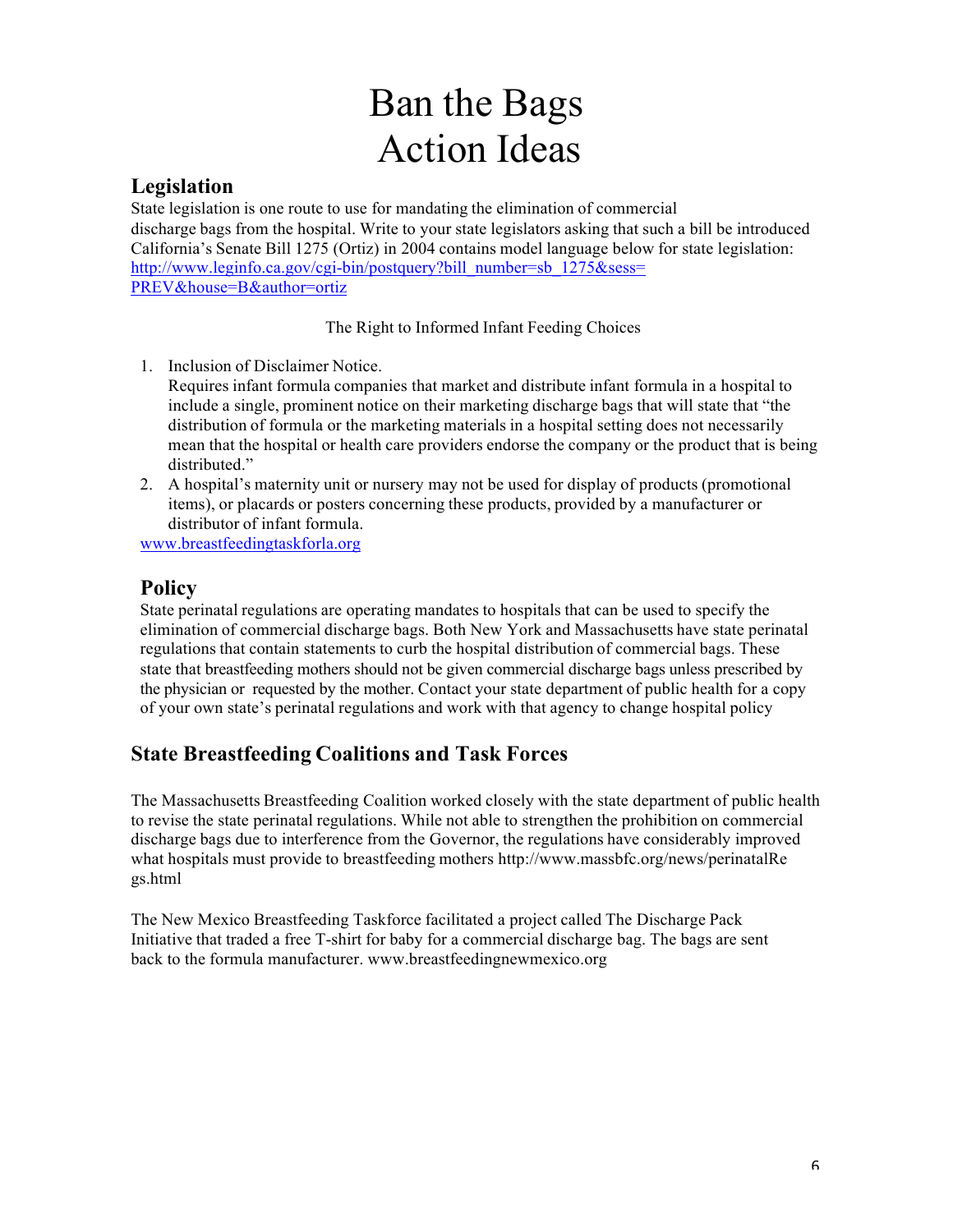# **Maternity Hospitals**

Check your institution or agency's policy on selling or marketing products to patients. Since discharge packs are forms of marketing, employees may be unknowingly violating institutional policy.

Check your job description. Does it mention marketing of products as a requirement of the job? If not, do not do it. Does your job description or any document you signed as a condition of employment prohibit marketing of products? If not, you may wish to add this to it for patient protection. If it does, then avoid giving out discharge packs from commercial interests

Most hospitals have provisions for conscientious objection to performing care that violates your ethical or moral principles. Check your hospital's policy and record your objection to this practice *Waller-Wise R. Conscientious objection: do nurses have the right to refuse to provide care? AWHONN Lifelines 2005; 9:283-286*

HIPAA regulations consider formula discharge bags as a form of marketing. Remind your hospital that distribution of these bags facilitates a marketing opportunity for corporations http://www.hhs.gov/ocr/privacy/hipaa/understanding/coveredentities/marketing.pdf

Obtain the mission statement of the hospital, agency, or program where you work. Does it mention promotion of health as a goal? If so, ask how marketing formula promotes a health goal. Does it mention marketing commercial products as a means to this goal? If not, avoid using formula company items

If you are a nurse, contact your state nurse's association regarding the marketing of products to patients. Does this fall within the scope of practice of a nurse? Does it fit in with the ethical practice of the nursing profession? If not, ask them for a statement to this effect for your use

The federal anti-kickback statute (The Medicare and Medicaid Patient Protection Act of 1987 as amended, 42 U.S.C. 1320a- 7b) is a criminal statute that applies to health care providers, hospitals, clinics, etc. Several common practices may violate this law – giving formula discharge bags to patients, accepting free formula for use in the hospital, soliciting or receiving gifts from formula companies, accepting cash from vendors. Check with your hospital's attorney to see if your institution is in violation of this statute. If so, report this to the Inspector General's Office of the Department of Health and Human Services esec@os.dhhs.gov

Ask your purchasing department if your hospital has a contract or agreement with a formula company. Request a written copy of this. Ask if any other units have a contract with a supplier to accept free goods in return for marketing their products. Ask what the cash is used for and who is accountable for it. All other units pass on the cost of food to the insurer. Food trays are part of the room and board charge. Why doesn't the nursery?

Ask your purchasing department if the hospital has an agreement with a service that purchases supplies in bulk quantities for many hospitals. Formula companies often require hospitals to give out formula- containing discharge bags to breastfeeding mothers as a condition of the discount received on other supplies.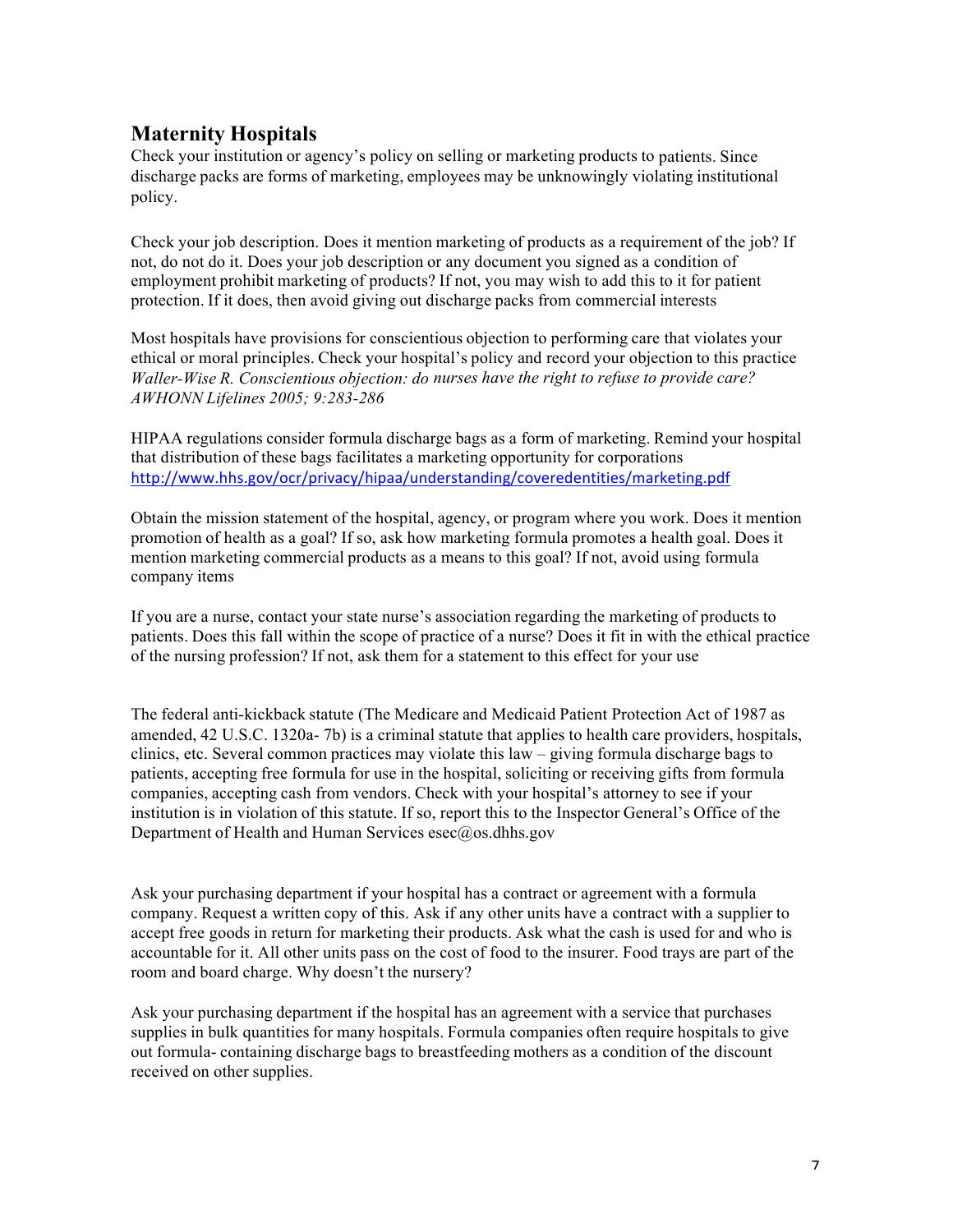Has your unit been approached to change its breastfeeding policy to allow distribution of formulacontaining discharge packs? Formula companies have offered cash to maternity units for "educational" purposes in return for changing established unit policy to require giving breastfeeding mothers commercial discharge packs. This type of bribe can set a dangerous precedent whereby formula companies may pressure cash-strapped maternity units to change breastfeeding **management** guidelines to increase the chances that a mother would need or want to supplement her baby with formula

Contact both the ethics committee and your hospital's attorney and ask for a statement on the legality and ethical principles behind the issue of the hospital endorsing products for financial gain, either directly by accepting infant formula at no cost and distributing commercial discharge bags, or indirectly by accepting cash grants and additional services.

Form a hospital task force or contact your Quality Improvement and Risk Management departments to begin the process of eliminating the distribution of commercial discharge bags from your hospital.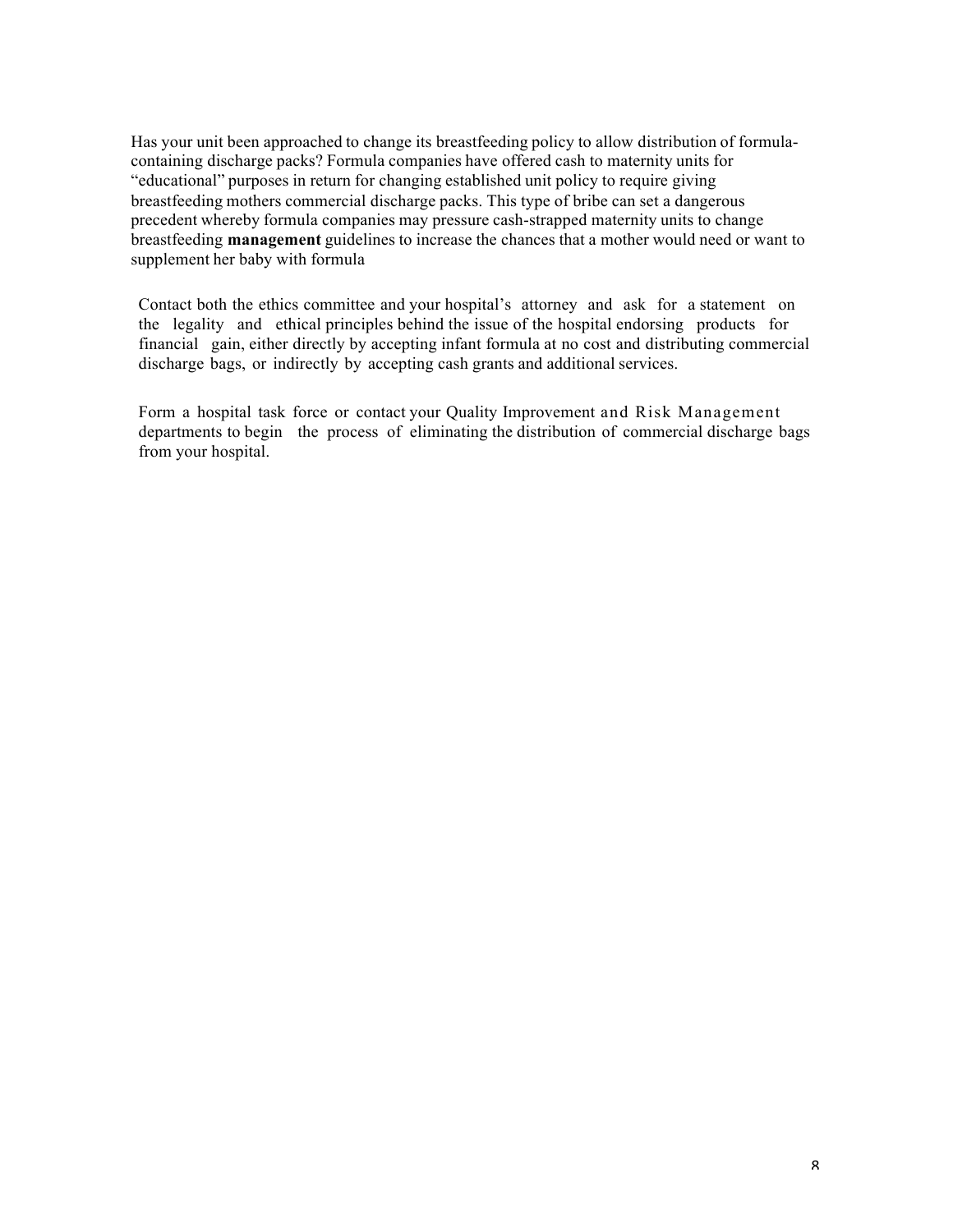### **FREE COMMERCIAL FORMULA DISCHARGE BAGS AND THEIR ASSOCIATION WITH DECREASED BREASTFEEDING**

**Many studies show an association between distribution of free commercial formula discharge bags and decreased breastfeeding:**

#### **Title: Do infant formula samples shorten the duration of breastfeeding? Source: Lancet**

 Breastfeeding mothers who received free formula samples at discharge were less likely to still be breastfeeding at one month  $(78\% \text{ vs. } 84\%, \text{ p=0.07})$  Breastfeeding mothers who received free formula samples at discharge were more likely to introduce solid foods by 2 months  $(18\% \text{ vs. } 10\%, \text{ p=0.01})$ 

 The above trends were more significant among less educated mothers, first time mothers, and mothers who had been ill post partum.

*Bergevin et al., Do infant formula samples shorten the duration of breast-feeding? Lancet. 1983 May 21;1(8334):1148-51*

#### **Title: Commercial hospital discharge packs for breastfeeding women Source: Cochrane Database Systematic Review**

 Meta-Analysis shows that giving breastfeeding women a commercial formula discharge pack decreased exclusive rates of breastfeeding at any point in time, from 0–6 months postpartum

*Donnelly et al., Commercial hospital discharge packs for breastfeeding women. Cochrane Database Syst Rev.2000;(2):CD002075*

## **Title: Infant formula marketing through hospitals: The impact of discharge bags containing formula on breastfeeding.**

**Source: American Public Health Association Meeting and Conference**

 Women who did not receive discharge packs containing formula were more likely to be exclusively breastfeeding at 3 weeks postpartum (OR 1.52, 95%CI 1.12-2.05).

*Eastham et al., Differential effect of formula discharge packs on breastfeeding by maternal race/ethnicity. APHA 133rd annual meeting and exposition 2005, Philadelphia.*

#### **Title: Commercial discharge packs and breast-feeding counseling: effects in infant- feeding practices in a randomized trial Source: Pediatrics**

Mothers who received a discharge pack that did not contain formula breastfed exclusively for longer ( $p=0.04$ ), and were more likely to be breastfeeding at 4 months postpartum  $(p=0.04)$ 

*Frank et al., Commercial discharge packs and breast-feeding counseling: Effects on infant-feeding practices in a randomized trial. Pediatrics, 1987 Dec;80(6):845-54*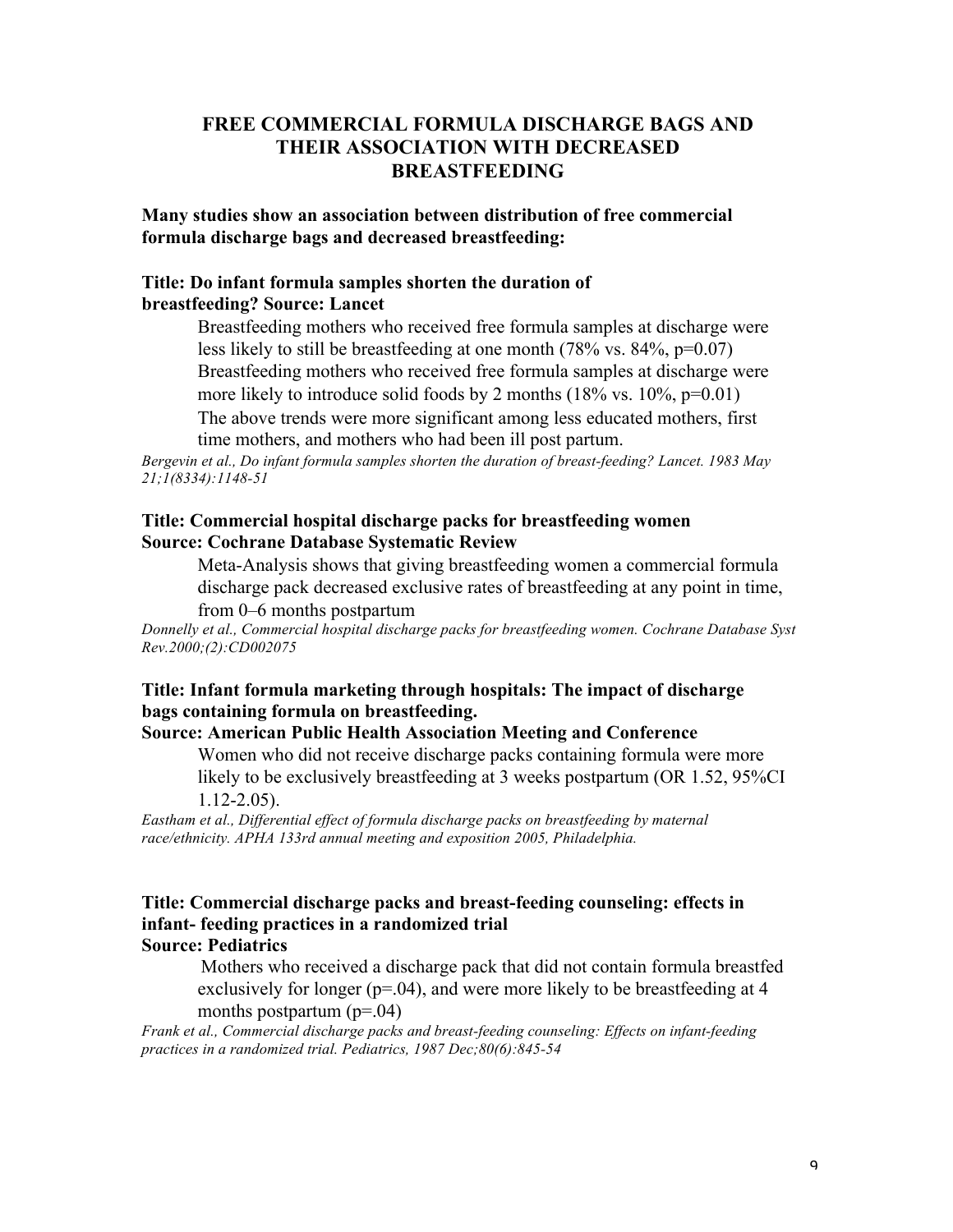#### **Title: Effect of discharge samples on duration of breast-feeding Source: Pediatrics**

 Women who received a discharge pack with a manual breast pump but no formula breastfed longer (mean = 4.18 weeks) than women who received infant formula in their discharge package (mean= $2.78$  weeks)  $p<0.05$ 

*Dungy et al., Effect of discharge samples on duration of breast-feeding. Pediatrics, 1992 Aug;90(2 Pt 1):233-7.*

#### **Title: Infant feeding policies in maternity wards and their effect on breastfeeding success: An analytical overview Source: American Journal of Public Health**

 Meta-Analysis found that free commercial discharge bags had an adverse effect on lactation performance

*Perez-Escamilla et al., Infant feeding policies in maternity wards and their effect on breast-feeding success: An analytical overview. Am J Public Health. 1994 Jan;84(1):89-97.*

#### **Title: Changing hospital practices to increase the duration of breastfeeding Source**: **Pediatrics**

 Meta-analysis indicated that commercial discharge packs had an adverse effect on lactation performance

*Wright et al Changing hospital practices to increase the duration of breastfeeding. Pediatr 1996 May;97(5):669-675*

# **Title: The association of formula samples given at hospital discharge with the early duration of breastfeeding**

#### **Source: Journal of Human Lactation**

 Fewer Hispanic women were breastfeeding at 3 weeks in the presence of gift packs

*Snell et al. The association of formula samples given at hospital discharge with the early duration of breastfeeding. J Hum Lact 1992 Jun;8(2):67-72*

#### **Title: WIC-based interventions to promote breastfeeding among African-American women in Baltimore: Effects on breastfeeding initiation and continuation**

#### **Source: Journal of Human Lactation**

 Women who received free commercial formula were less likely to begin breastfeeding and less likely to still be breastfeeding at 7-10 days

*Caulfield et al., WIC-based interventions to promote breastfeeding among African-American women in Baltimore: Effects on breastfeeding initiation and continuation. J Human Lactation 1998:15-22*

### **Title: Breast-feeding patterns among Indochinese Immigrants in Northern California**

#### **Source: American Journal of Diseases of Children**

 Mothers who received free formula samples at discharge were 2 times more likely to formula-feed their infants

*Romero-Gwynn E. Breast-feeding pattern among Indochinese immigrants in northern California. Am J of Diseases of Children 1989 July;143:804-808.*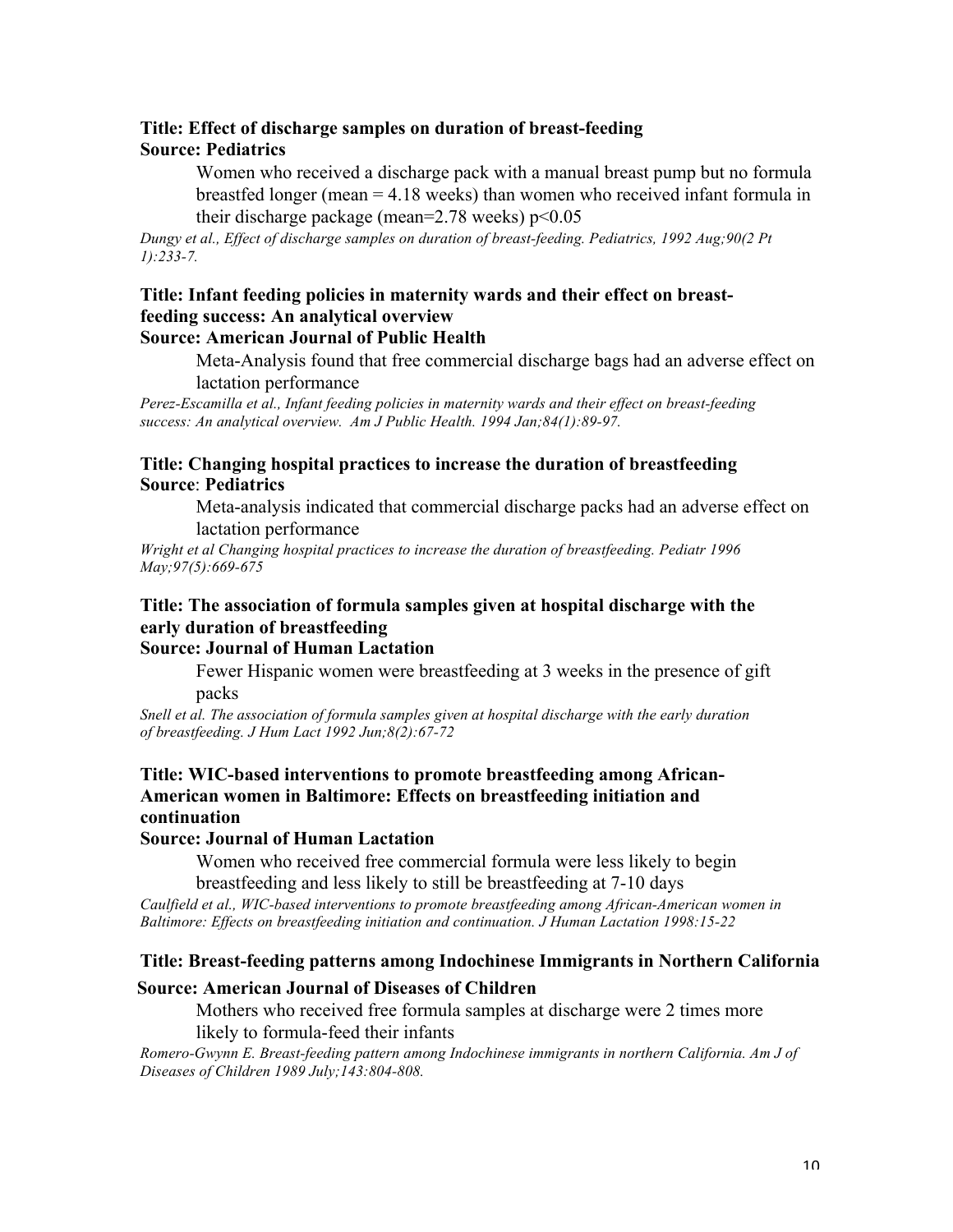More and more research articles continue to confirm the deleterious effects that industry sponsored discharge bags have on breastfeeding.

Improving Maternity Care Practices in New York: Answering the Surgeon General's Call to Action. Hisgen S, Dennison BA, Fitzpatrick E, Waniewski PA. Breastfeed Med. 2012 Oct;7:337-42.

Removal of industry-sponsored formula sample packs from the hospital: does it make a difference? Feldman-Winter L, Grossman X, Palaniappan A, Kadokura E, Hunter K, Milcarek B, Merewood A. J Hum Lact. 2012 Aug;28(3):380-8

Distribution of industry-sponsored diaper bags from maternity facilities in Massachusetts. Philipp BL, Frank DA, Humphreys RJ, Jean-Marie S. Breastfeed Med. 2007 Dec;2(4):255-60.

Marketing infant formula through hospitals: the impact of commercial hospital discharge packs on breastfeeding. Rosenberg KD, Eastham CA, Kasehagen LJ, Sandoval AP. Am J Public Health. 2008 Feb;98(2):290-5.

Trends in US hospital distribution of industry-sponsored infant formula sample packs. Sadacharan R, Grossman X, Sanchez E, Merewood A. Pediatrics. 2011 Oct;128(4):702-5

US hospitals violate WHO policy on the distribution of formula sample packs: results of a national survey. Merewood A, Grossman X, Cook J, Sadacharan R, Singleton M, Peters K, Navidi T. J Hum Lact. 2010 Nov;26(4):363-7.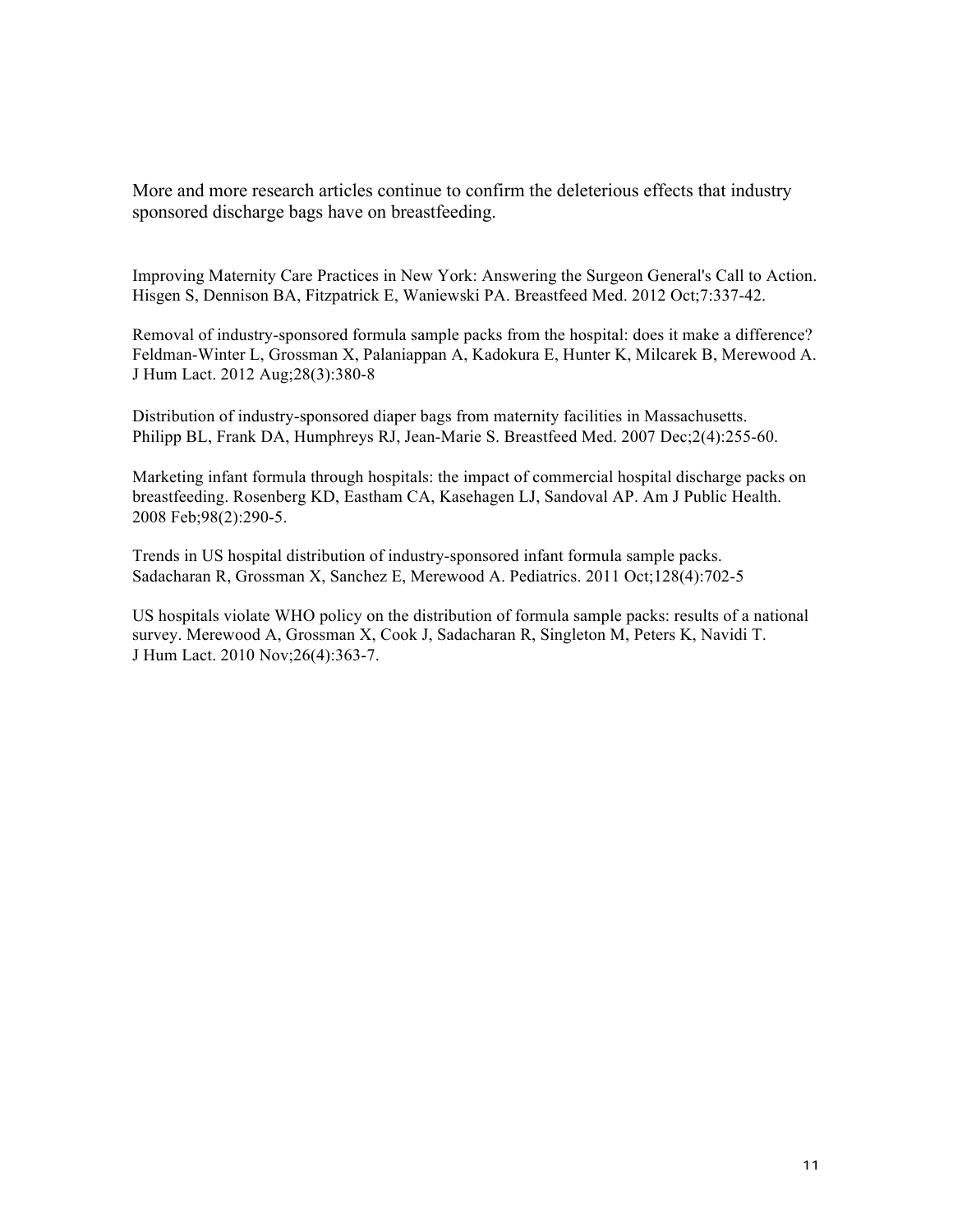# **FACT SHEET ON FORMULA MARKETING IN HOSPITALS**

**\$\$\$** 80 % of infant formula in the United States comes from big pharmaceutical companies. When hospitals hand out discharge bags and hospitals endorse not only formula-feeding in general, but their brand in particular. They use hospital-distributed commercial discharge bags to advertise their product directly to new mothers as they leave the hospital.

**\$\$\$** Research shows that mothers who receive commercial discharge bags are more likely to start using formula. The effect is so dramatic that it is seen even when the bags do not contain formula samples.

**\$\$\$** The commercial discharge bags market the most expensive brands of formula, which hurts formulafeeding families as well. There is evidence that the marketing fosters brand loyalty: families continue to use the brand they were given in the hospital. Each of these bags costs the companies less than \$7, but a year of name-brand formula costs parents up to \$2,ooo, a significant portion of which pays for marketing. As a result, families pay at least an extra \$700 per year for name-brand formula as compared to store brands.

**\$\$\$** The American Academy of Pediatrics (AAP), the American College of Obstetrics and Gynecology (ACOG), the American Academy of Family Physicians (AAFP), and the World Health Organization (WHO), along with many other public health organizations, recommend that mothers breastfeed their babies exclusively for six months and continue to breastfeed with the addition of complementary foods for at least the first year.

**\$\$\$** Mothers who use formula instead of breastfeeding face increased risks of breast cancer, ovarian cancer, and type 2 diabetes. Children who are formula-fed have higher rates of many infant infections, as well as chronic diseases such as type 1 diabetes, leukemia and lymphoma, and obesity. The benefits of breastfeeding are dose-related; the more breastmilk a baby receives, the greater the protection for both mother and baby.

**\$\$\$** Studies suggest that infants who are not breastfed have significantly higher health care costs, something which the national cannot afford in this era of rising health care costs. Formula feeding costs tax payers by increasing expenses for Medicaid and WIC food benefits. A 2010 study shows that the US's poor breastfeeding rates cost our economy \$13 billion a year, and 911 in preventable excess deaths.

**\$\$\$** Research shows that mothers who formula-feed have three times as many one-day absences from work to care for sick children as do breastfeeding mothers. Other research estimates that one year of sick time could be saved for every thousand babies breastfed instead of formula-fed.

**\$\$\$** Many organizations oppose hospital distribution of commercial discharge bags, including the AAP; the AAFP; District I of ACOG; the Centers for Disease Control; the WHO; the Massachusetts Medical Society; and the Massachusetts Public Health Association. The federal Government Accountability Office (GAO) recently spoke out against this specific practice, defining it as marketing, and the 2000 Surgeon General's report also condemned it.

# Hospitals should market health, and nothing else.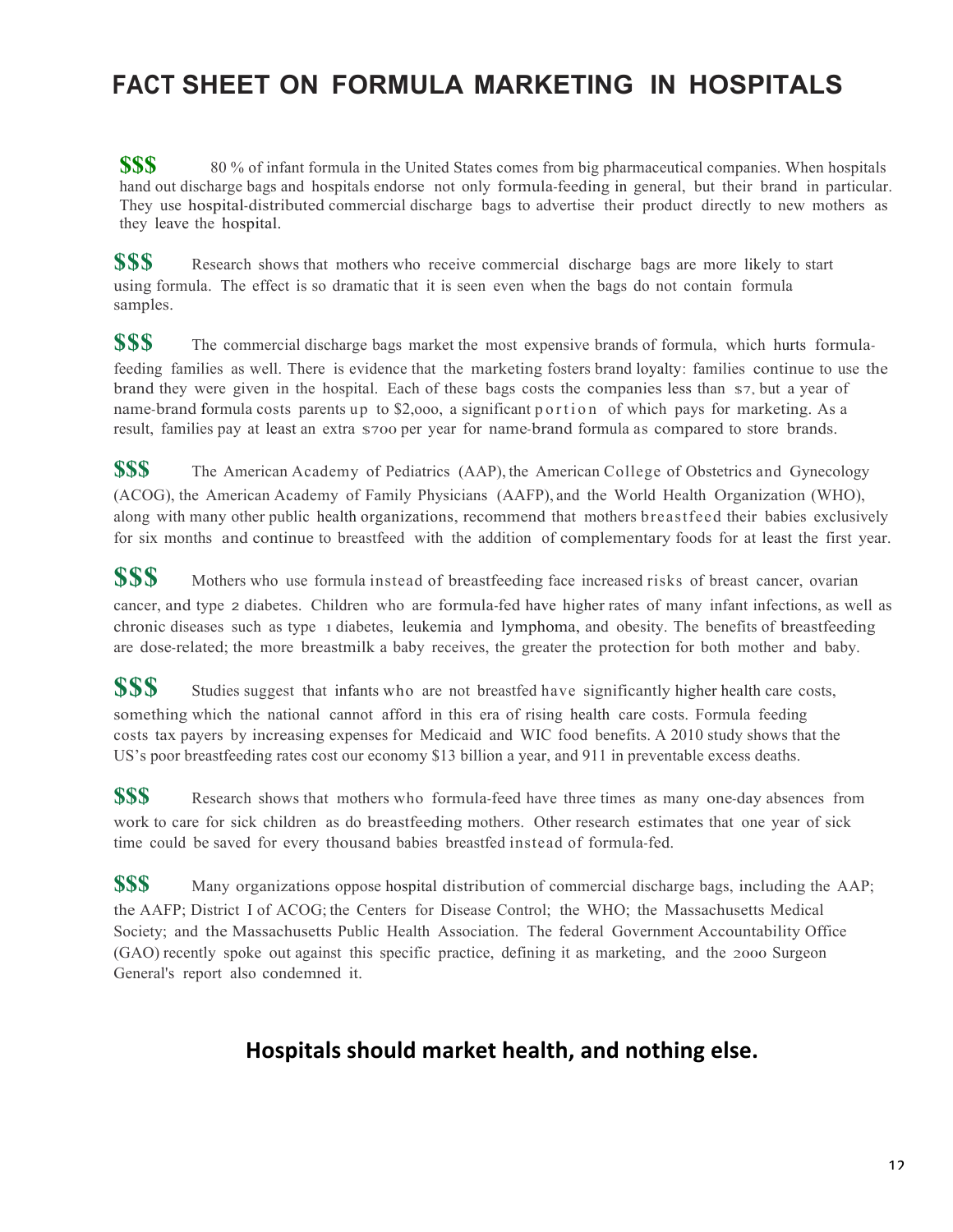

*\* Oliveira et al. WIC and the Retail Price of Infant Formula. Food Assistance and Nutrition*  Research Report No. (FANRR39-1). June 2004.

\*\* *Donnelly et al., Commercial hospital discharge packs for breastfeeding women. Cochrane Database Syst Rev.2000;(2):CD002075*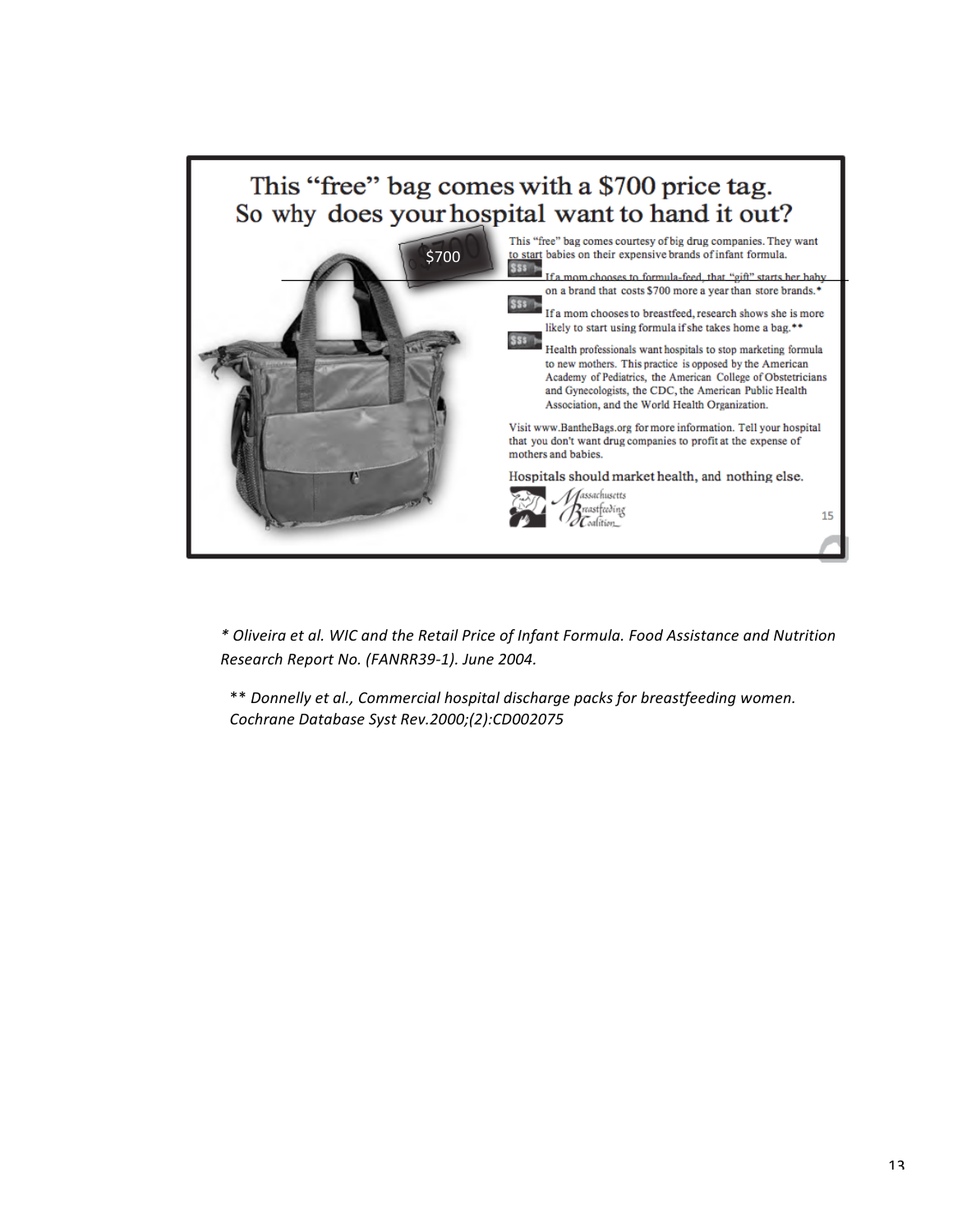# Suggested strategies to help rid hospitals of industry discharge bags

- 1. Many hospitals are not influenced by appeals that formula bag distribution will adversely affect breastfeeding. Therefore, more success has been obtained when using the approach that such relationships with pharmaceutical or other industries is unethical, especially in light of the increased scrutiny being seen between pharmaceutical companies and healthcare providers. Also helpful has been the approach that hospitals are actually acting as a marketing conduit and agent for infant formula manufacturers and should be marketing their own services rather than a potentially harmful product.
- 2. Contact the Corporate Compliance Department of the hospital and ask if the relationship between the hospital and the formula company is in compliance with the rules that all other departments and units must follow. Ask if employees are permitted to accept gifts from vendors in exchange for recommending the use of their product.
- 3. Contact the Risk Management Department and inform them that there are no stock control measures for the distribution of formula gift bags. If there is a recall, the hospital has no way of informing their patients that they were given a defective or dangerous product. Hospitals do not record the lot number of the gift bag and the contact information of the mother to whom it was given. This could make the hospital liable for damages to the infant if he is sickened by a defective product. Also, nurses do not teach mothers how to prepare and use the product in the gift bag, presenting a danger that the product will be misused.
- 4. The maternity unit is the only unit in the hospital that gives patients potentially harmful gifts. Contact the hospital chief executive officer (CEO) and inform him/her that this is a potentially hazardous practice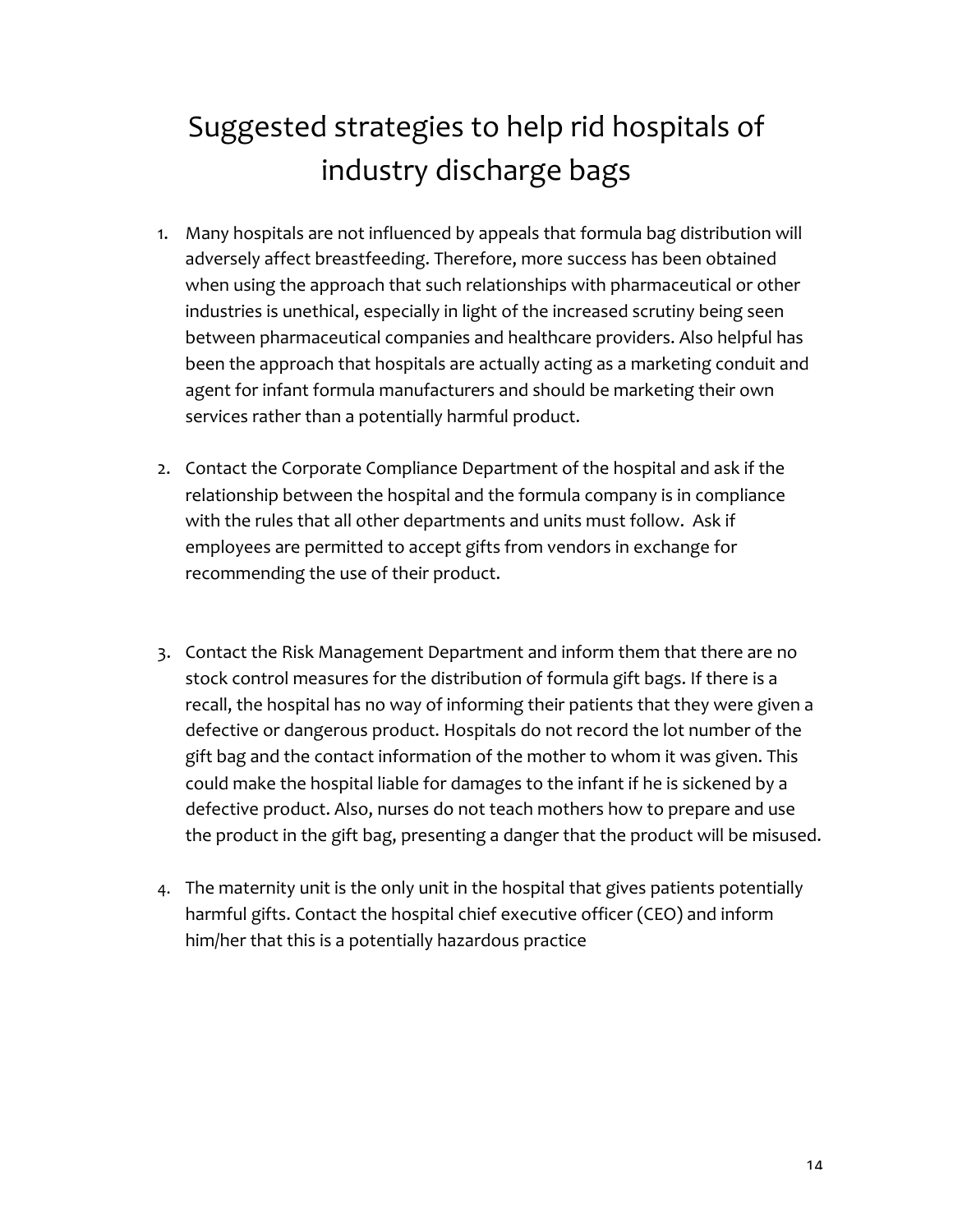# **Healthcare Laws, Regulations, Guidelines, and Compliance**

Increasing attention is being directed towards compliance requirements in the healthcare and pharmaceutical industries. Some of these regulations have implications for those who purchase, recommend, receive, and/or distribute infant formula. Healthcare recommendations and decisions should be made without financial conflicts of interest or commercial bias. Infant formula is viewed very much like pharmaceuticals for the purpose of compliance with healthcare laws, regulations, and guidelines. As with pharmaceuticals, infant formula is marketed to and through health care professionals, mothers often purchase infant formula based on health provider recommendations, and infant formula is paid for by federally funded programs such as Medicaid and WIC. Therefore, there are a number of laws, regulations, and guidelines that may be helpful to use in your work to eliminate hospital distribution of commercial discharge bags.

#### **The Federal Anti-Kickback Statute** is a

federal law that makes it a felony to give or receive a "kickback" to induce or reward the purchase of items covered by a federal health care program. Specifically, it prohibits offering, paying, soliciting, or receiving:

*.... any remuneration (including any kickback, bribe, or rebate) directly or indirectly, overtly or covertly, in cash or in kind to any person to induce such person.... to purchase, lease, order, or arrange for or recommend purchasing, leasing, or ordering any good, facility, service, or item for which payment may be made in whole or in part under a Federal health care program.... [42 U.S.C. § 1320a-7b(b)(2).*

This statute may apply to discharge bags because mothers can perceive that they are a recommendation to purchase the product. Mothers may wish to use the product after discharge and such usage may be funded by Federal programs. Thus the statute applies to hospitals and health providers who treat infants eligible for the Medicaid or WIC program. Almost half of the infants in the US are serviced by WIC.

Certain purchasing agreements between hospitals and formula companies also violate this statute, such as offering free samples of one product (infant formula for the nursery) on the condition that the hospital distribute samples (discharge bags) of other products from the same manufacturer. Compensation given to healthcare providers for recommending products violates this statute. Mothers may perceive that the distribution of formula discharge bags is a recommendation to purchase the product.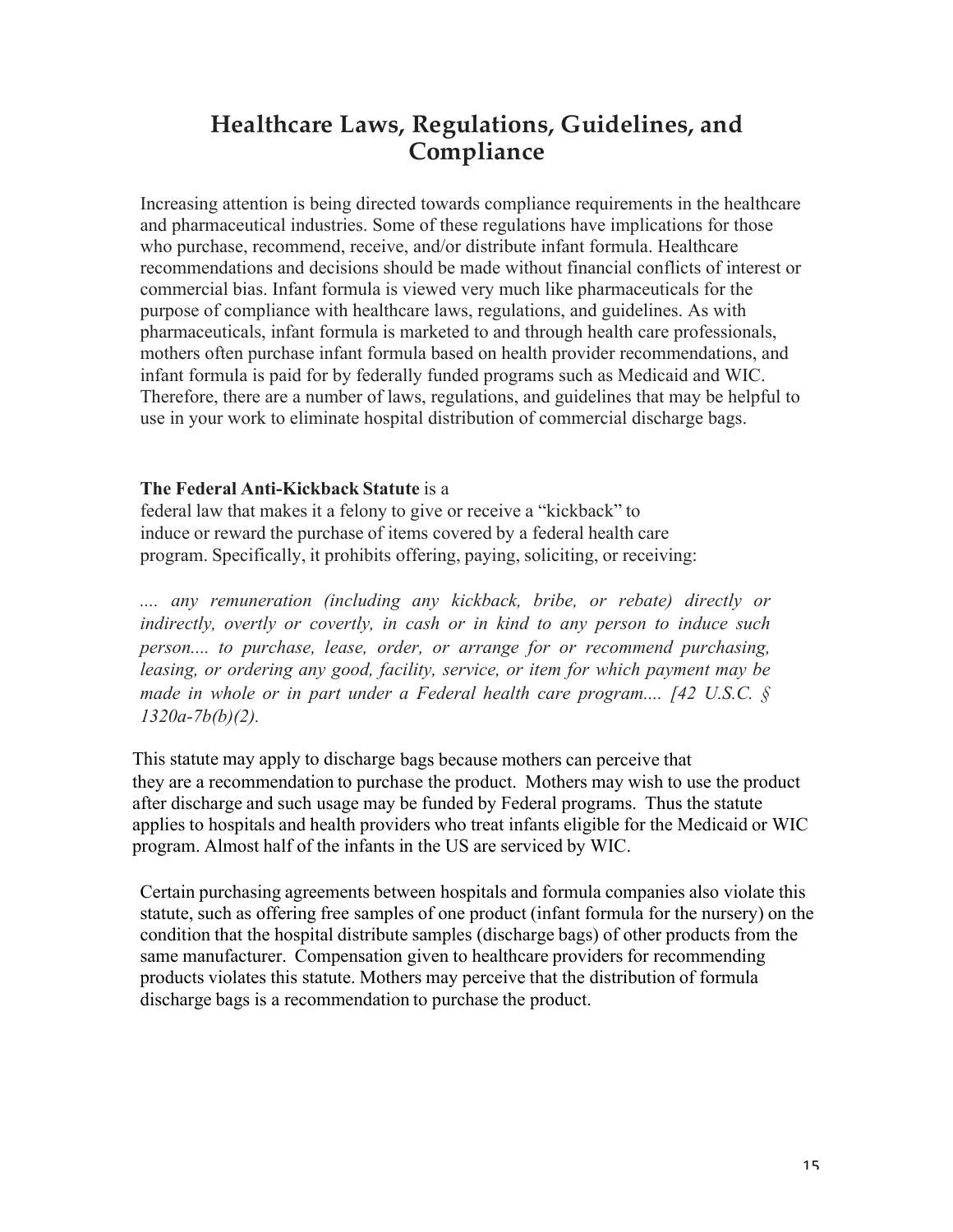The courts have identified a number of considerations that help identify arrangements at greatest risk of prosecution:

Does the arrangement have a:

- o potential to interfere with or skew clinical decision-making? The bags are often part of a hospital culture that requires provider neutrality on infant feeding, preventing providers from unequivocal support of breastfeeding. Bags could be given in lieu of expert lactation care and services.
- o Does the arrangement have the potential to increase costs to Federal health care programs or enrollees? Discharge bags market the most expensive brands of infant formula. When only these are provided to Federal programs the costs of the formula are increased. Mothers who purchase the formula incur increased costs over store brand formulas.
- o Does the arrangement raise patient safety concerns? Powdered infant formula in discharge bags is not sterile and can and has resulted in infant infections with *Cronbacter sakazakii* (formerly known as *Enterobacter sakazakii).* Lot numbers of formula in the bags are not routinely recorded so parents cannot be informed of formula recalls in a timely manner. Mothers are not asked if they have a history of allergies or diabetes in the family prior to the distribution of the formula bags. Sensitization of breastfed infants from susceptible families can occur with just one bottle made from this formula.

Suspected violations of this statute should be reported to the Inspector General of the Department of Health and Human Services at: esec@os.dhhs.gov

**Federal Antitrust Laws** are a group of laws insuring fair competition in the marketplace. Some purchasing arrangements between hospitals and infant formula manufacturers may violate antitrust laws. These usually involve agreements (bundling, tie-in) where the hospital receives discounts on one item if it agrees to use that same manufacturer's products from another category.

**PhRMA Code** is a voluntary guide for the pharmaceutical industry regarding relationships with physicians and other health care providers.<sup>1</sup> It was adopted in 2002 in response to closer scrutiny by the federal government of questionable and excessive promotional activities by the pharmaceutical industry. Because it is voluntary and written by an industry that should receive oversight from objective sources, this code remains broad with no penalties or recourse for violations.

<sup>&</sup>lt;sup>1</sup> www.phrma.org/files/PhRMA%20Code.pdf